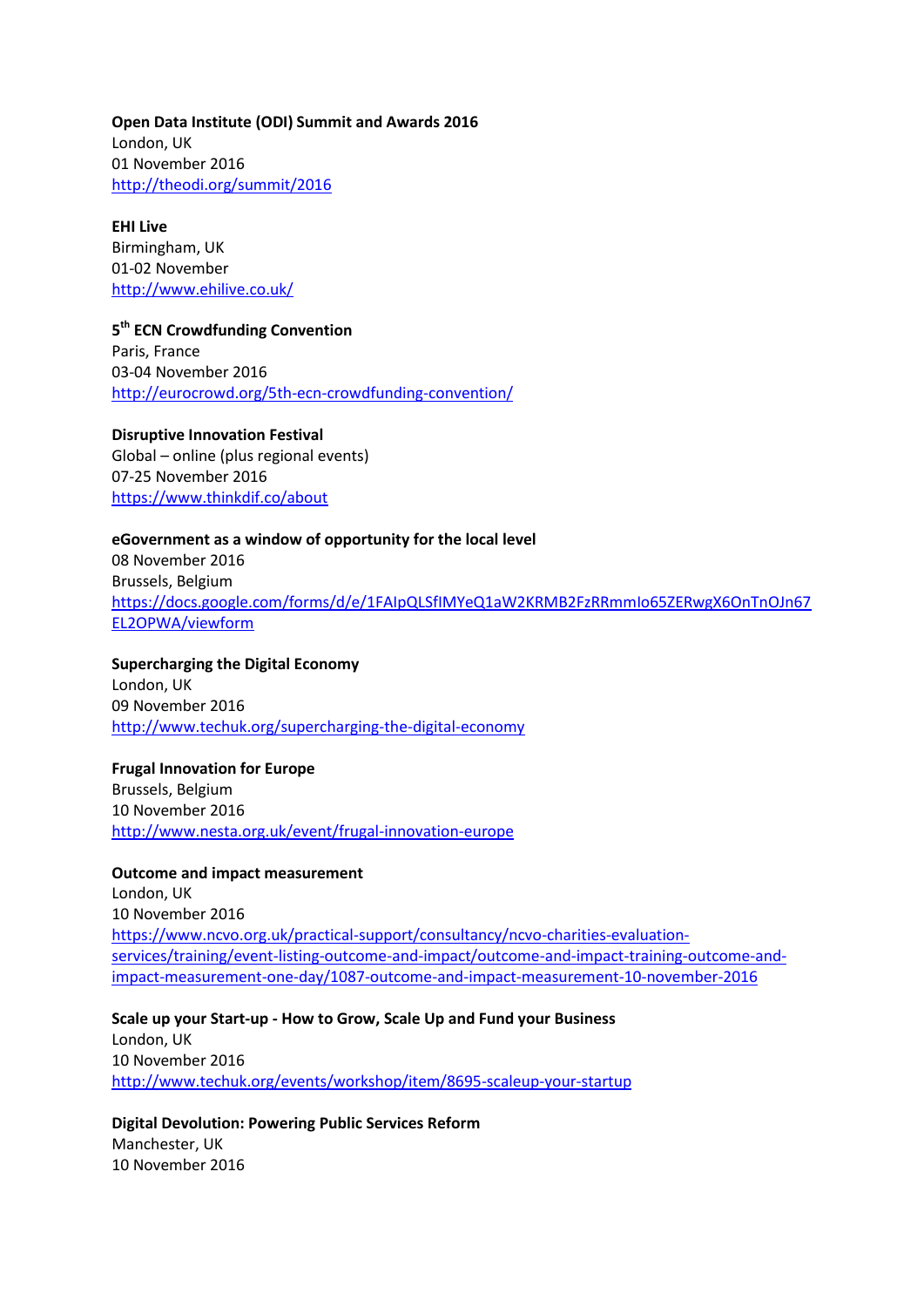#### <http://www.techuk.org/events/briefing/item/8905-delivering-digital-devolution>

**FIT Dementia Hackathon** Amsterdam, Netherlands 10 November 2016 and 02 December 2016 <https://www.waag.org/en/event/fit-dementia-hackathon> (preparation) <http://waag.org/en/event/hackathon-dementia-care> (hackathon)

**Data for Education Day & Hackathon for Dutch Education**

Utrecht, Netherlands 11-12 November 2016 <https://waag.org/en/event/data-education> <http://waag.org/en/event/hackathon-dutch-education-data>

**Maker Assembly**  Manchester, UK 12 November 2016 <http://makerassembly.org/>

**Emerge Conference** Oxford, UK 12-13 November 2016 <http://emergeconference.co.uk/>

**Good Deals + Social Finance Fair 2016**  Birmingham, UK 14-15 November 2016 <http://www.good-dealsuk.com/>

**Global Entrepreneurship Week** 14-20 November 2016 <http://gew.co/>

**Realising the value: final events** London and Manchester, UK 15 November 2016 <http://www.nesta.org.uk/event/realising-value-final-events>

**Tech for Good – Refugees** Sheffield, UK 15 November 2016 <http://shefftech4good.org/>

**Tech for Good**  London, UK 15 November 2016 <https://www.meetup.com/techforgood/>

**Ashoka – Collaborative entrepreneurship across sectors to maximize social impact, plus end of year public event** Bern, Switzerland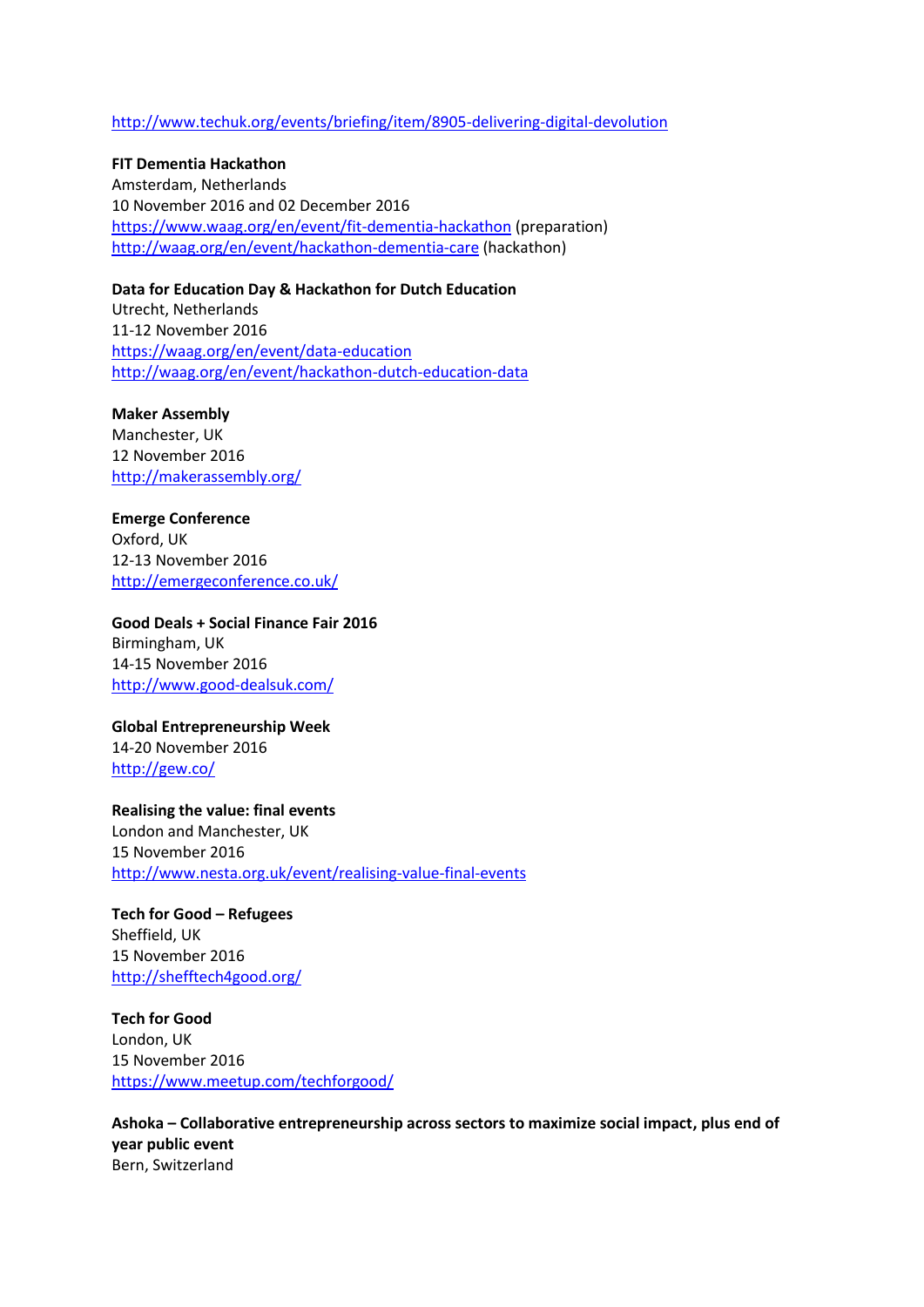15-16 November 2016 [https://www.ashoka.org/en/event/collaborative-entrepreneurship-across-sectors-maximize-social](https://www.ashoka.org/en/event/collaborative-entrepreneurship-across-sectors-maximize-social-impact)[impact](https://www.ashoka.org/en/event/collaborative-entrepreneurship-across-sectors-maximize-social-impact) <https://www.ashoka.org/en/event/end-year-public-event-bern>

#### **European Investment Bank (EIB) Institute Training Days**

EIB, Luxembourg 15-16 November 2016: Introduction to Fundraising Planning and Strategy 17 November 2016: Asking People to Support your NGO <http://institute.eib.org/2016/10/new-dates-training-on-fundraising-skills-and-techniques/>

**Smart City Expo World Congress** Barcelona, Spain 15-17 November <http://www.smartcityexpo.com/en/>

**UK Crowdfunding Week** 16-22 November <http://ukcrowdfundingweek.org/>

## **Charity Technology Conference 2016** London, UK 17 November 2016

<https://www.civilsociety.co.uk/events/charitytech16.html>

**Maker Faire Bilbao** Bilbao, Spain 18-20 November 2016 <http://bilbao.makerfaire.com/english/>

## **Assessing the impact of your volunteers**

London, UK 21 November 2016 [https://www.ncvo.org.uk/training-and-events/events-listing/1491-assessing-the-impact-of-your](https://www.ncvo.org.uk/training-and-events/events-listing/1491-assessing-the-impact-of-your-volunteers-november-2016)[volunteers-november-2016](https://www.ncvo.org.uk/training-and-events/events-listing/1491-assessing-the-impact-of-your-volunteers-november-2016)

**World of Health IT** Barcelona, Spain 21-22 November 2016 <http://www.worldofhealthit.org/ehome/141909/wohit-2016/>

**Crowdsourcing Week Europe** Brussels, Belgium 21-25 November <http://crowdsourcingweek.com/>

**Tech For Good - Funding** Manchester, UK 22 November <http://www.meetup.com/Tech-for-Good-Live/events/234586800/>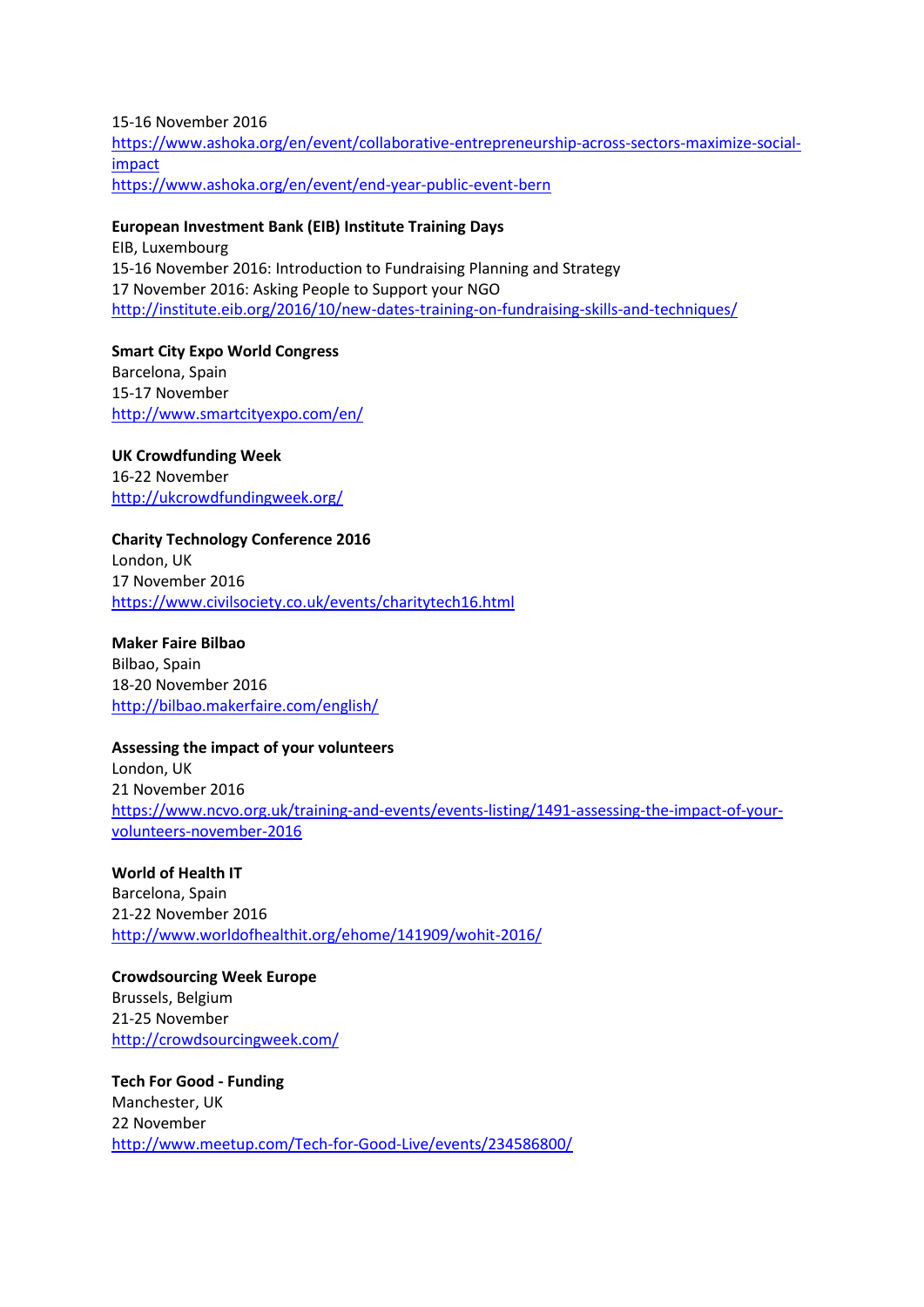**Hub Conference** Berlin, Germany, 22 November 2016 <https://www.hub.berlin/en>

#### **Collecting outcome and impact data**

London, UK 22 November 2016 [https://www.ncvo.org.uk/practical-support/consultancy/ncvo-charities-evaluation](https://www.ncvo.org.uk/practical-support/consultancy/ncvo-charities-evaluation-services/training/event-listing-outcome-and-impact/outcome-and-impact-training-collecting-outcome-and-impact-data/1078-collecting-outcome-and-impact-data-nov-2016)[services/training/event-listing-outcome-and-impact/outcome-and-impact-training-collecting](https://www.ncvo.org.uk/practical-support/consultancy/ncvo-charities-evaluation-services/training/event-listing-outcome-and-impact/outcome-and-impact-training-collecting-outcome-and-impact-data/1078-collecting-outcome-and-impact-data-nov-2016)[outcome-and-impact-data/1078-collecting-outcome-and-impact-data-nov-2016](https://www.ncvo.org.uk/practical-support/consultancy/ncvo-charities-evaluation-services/training/event-listing-outcome-and-impact/outcome-and-impact-training-collecting-outcome-and-impact-data/1078-collecting-outcome-and-impact-data-nov-2016)

### **School for Social Entrepreneurs – Sources of Funding for Charities and Social Enterprises** London, UK 23 November 2016 <https://www.the-sse.org/courses/sources-of-funding-charities-and-social-enterprises/>

**Better outcome and impact reporting**

London, UK 23 November 2016 [https://www.ncvo.org.uk/practical-support/consultancy/ncvo-charities-evaluation](https://www.ncvo.org.uk/practical-support/consultancy/ncvo-charities-evaluation-services/training/event-listing-outcome-and-impact/outcome-and-impact-training-better-outcome-and-impact-reporting-events/1071-better-outcome-and-impact-reporting-nov-2016)[services/training/event-listing-outcome-and-impact/outcome-and-impact-training-better-outcome](https://www.ncvo.org.uk/practical-support/consultancy/ncvo-charities-evaluation-services/training/event-listing-outcome-and-impact/outcome-and-impact-training-better-outcome-and-impact-reporting-events/1071-better-outcome-and-impact-reporting-nov-2016)[and-impact-reporting-events/1071-better-outcome-and-impact-reporting-nov-2016](https://www.ncvo.org.uk/practical-support/consultancy/ncvo-charities-evaluation-services/training/event-listing-outcome-and-impact/outcome-and-impact-training-better-outcome-and-impact-reporting-events/1071-better-outcome-and-impact-reporting-nov-2016)

**Tinder Foundation Annual Conference: "Digital Evolution: Social Revolution"** London, UK 24 November 2016 <http://www.tinderfoundation.org/digital-evolution-2016>

**EIT Digital – Netherlands Innovation Day** Eindhoven, Netherlands 24 November 2016 <http://www.eitdigital.eu/innovationdaynl/>

**Making the most of the digital and data agenda** London, UK 25 November 2016 <http://www.thinknpc.org/events/making-the-most-of-the-digital-and-data-agenda/>

**Cambridge Social Ventures – Social Venture Weekend** Cambridge, UK 25-27 November 2016 [http://www.jbs.cam.ac.uk/entrepreneurship/programmes/cambridge-social-ventures/social](http://www.jbs.cam.ac.uk/entrepreneurship/programmes/cambridge-social-ventures/social-venture-weekend/)[venture-weekend/](http://www.jbs.cam.ac.uk/entrepreneurship/programmes/cambridge-social-ventures/social-venture-weekend/)

**UK Social Enterprise Awards 2016** London, UK 28 November 2016 <http://www.socialenterprise.org.uk/about/social-enterprise-awards>

**Mindcare 2016**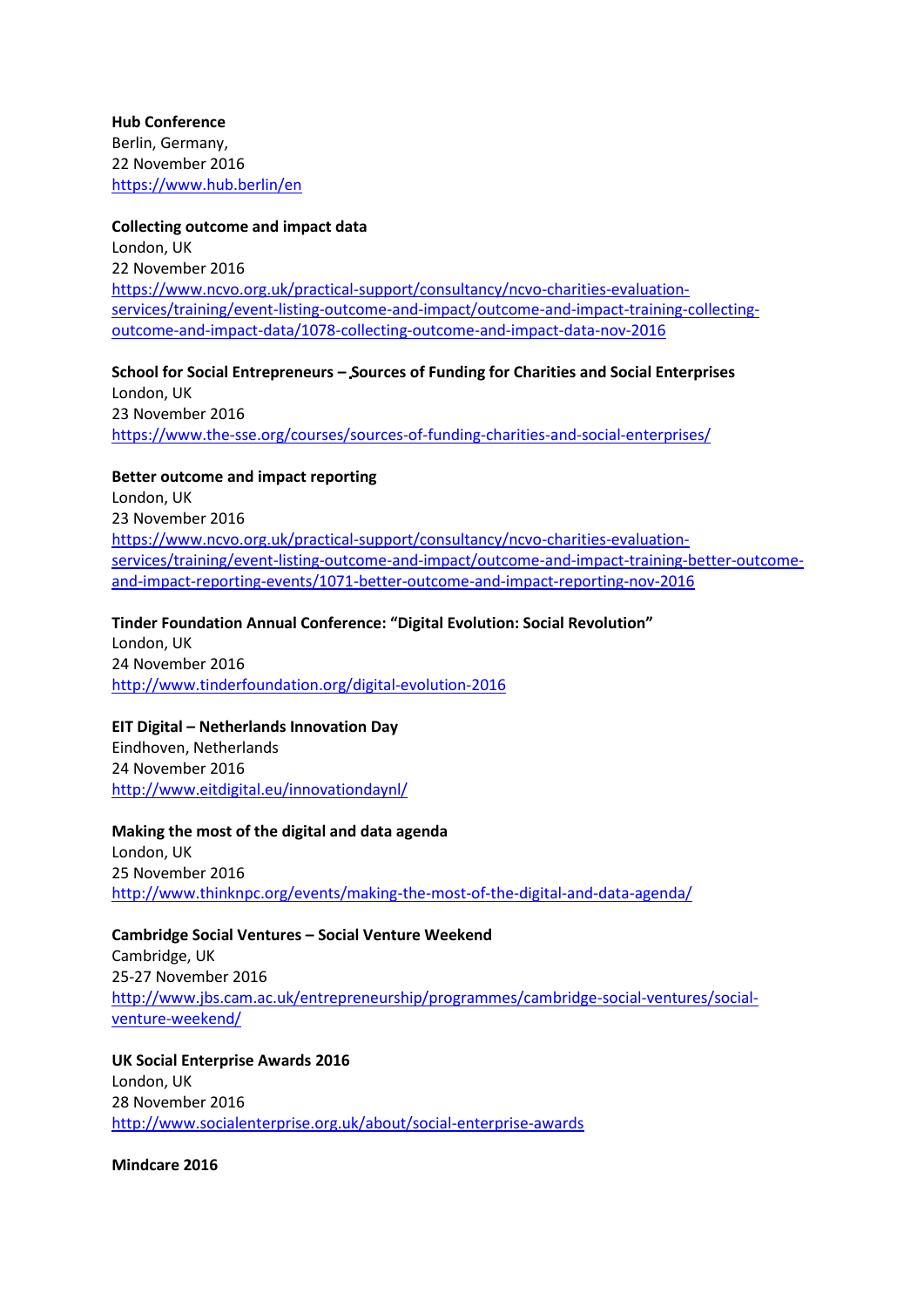Barcelona, Spain 28-29 November 2016 <http://mindcaresymposium.org/2016/show/home>

**Think Digital Summit: Shaping the Digital Future of Europe** Brussels, Belgium 29 November 2016 <http://thinkdigital.eu/>

**School for Social Entrepreneurs – Sources of Funding for Charities and Social Enterprises** London, UK 29 November 2016 <https://www.the-sse.org/courses/finding-new-customers-and-making-more-sales/>

**Good Techs 2016** Venice, Italy 30 November – 01 December 2016 <http://goodtechs.eu/2016/show/home>

**Social Good Week 2016** France 30 November – 06 December 2016 <http://www.socialgoodweek.com/>

**Building a measurement framework: an introduction for charities** 01 December 2016 London, UK [http://www.thinknpc.org/events/building-a-measurement-framework-an-introduction-for-charities-](http://www.thinknpc.org/events/building-a-measurement-framework-an-introduction-for-charities-3/)[3/](http://www.thinknpc.org/events/building-a-measurement-framework-an-introduction-for-charities-3/)

**2 nd Finance for Change Bootcamp** Berlin, Germany 02-03 December 2016 <http://www.finance-for-change.net/#finance-bootcamp>

**European Summit on Digital Innovation for Active and Healthy Aging** Brussels, Belgium 05-08 December 2016 <http://ec.europa.eu/research/conferences/2016/aha-summit/index.cfm?pg=home>

**Digital Futures** Belfast, UK 06 December 2016 <http://www.digitaldna.org.uk/#digital-futures>

**Outcome and impact measurement** London, UK 06-07 December 2016 [https://www.ncvo.org.uk/practical-support/consultancy/ncvo-charities-evaluation](https://www.ncvo.org.uk/practical-support/consultancy/ncvo-charities-evaluation-services/training/event-listing-outcome-and-impact/outcome-and-impact-training-outcome-and-impact-measurement-two-days/1088-outcome-and-impact-measurement-6-7-december-2016)[services/training/event-listing-outcome-and-impact/outcome-and-impact-training-outcome-and](https://www.ncvo.org.uk/practical-support/consultancy/ncvo-charities-evaluation-services/training/event-listing-outcome-and-impact/outcome-and-impact-training-outcome-and-impact-measurement-two-days/1088-outcome-and-impact-measurement-6-7-december-2016)[impact-measurement-two-days/1088-outcome-and-impact-measurement-6-7-december-2016](https://www.ncvo.org.uk/practical-support/consultancy/ncvo-charities-evaluation-services/training/event-listing-outcome-and-impact/outcome-and-impact-training-outcome-and-impact-measurement-two-days/1088-outcome-and-impact-measurement-6-7-december-2016)